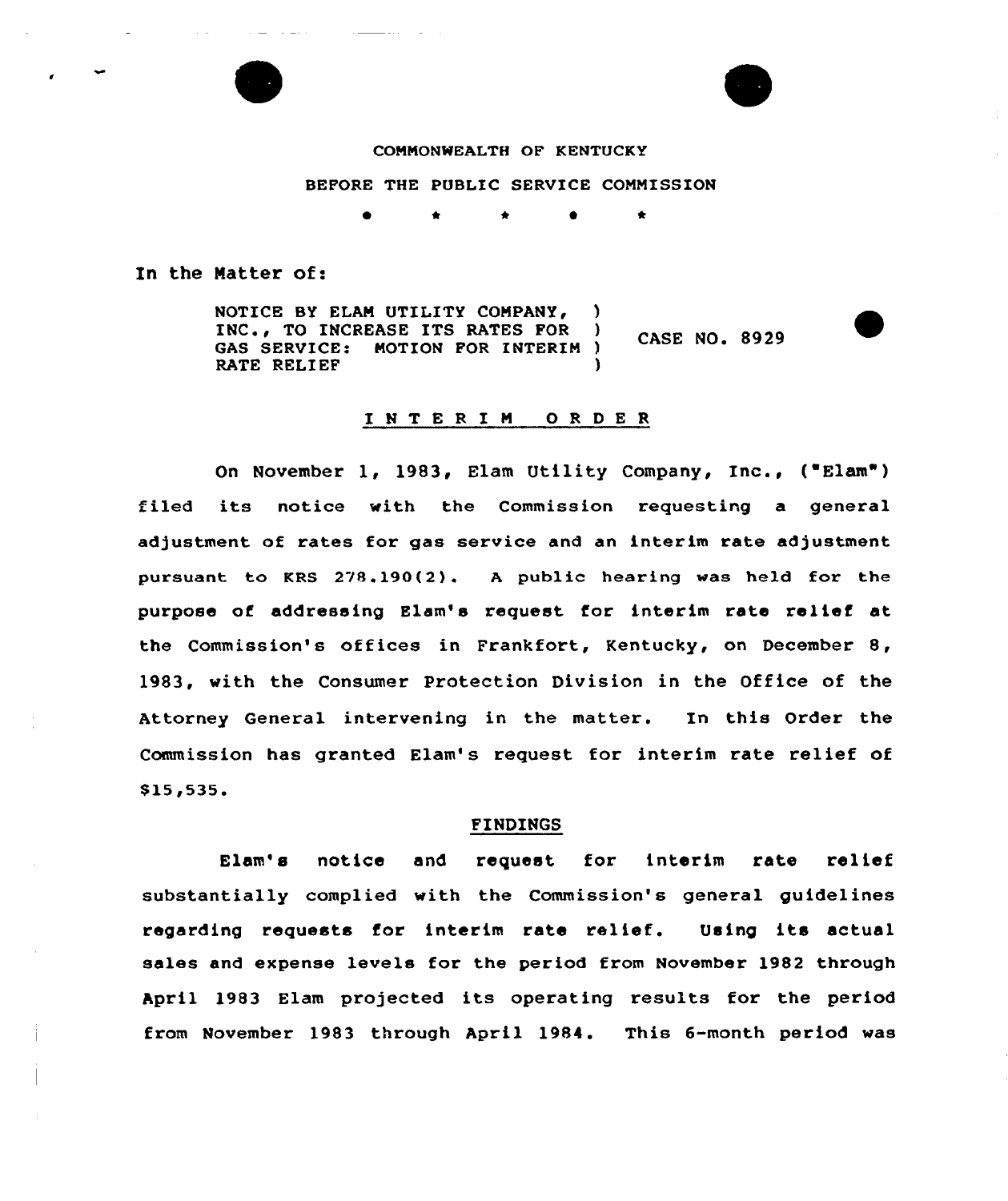selected as the normal length of time that would pass before the Commission would rule on the request for general rate relief. Blam projected that it would experience <sup>a</sup> negative cash flow of approximately \$13,300 over these 6 months which it proposed to recover over the 4 months from January 1984 through April 1984. In response to the Commission's requests for information Blam made corrections to its calculations which resulted in <sup>a</sup> projected negative cash flow of \$15,535.

The primary reason for this deficient cash position is the amount; due Elam's primary wholesale supplier, Columbia Gas Transmission Corporation, for payments in arrears of approximately \$29,800. Since Elam's sales levels are greatest during the winter months, its immediate cash flow problems necessitate an increase in rates now, during its peak sales period. Accordingly, in the interest of maintaining a financially sound utility, the Commission will allow an interim rate increase to generate additional revenues of \$15,535 based on projected sales for the period January through April 1984. However, due to the effective date of these rates, the revenue generated will only partially offset Elam's negative cash flow.

#### **SUMMARY**

Based on Elam's financial condition, the Commission finds that an emergency exists and that Elam's credit and/or operations will be materially impaired unless an interim increase is granted prior to the final Order of the Commission in this proceeding.

 $-2-$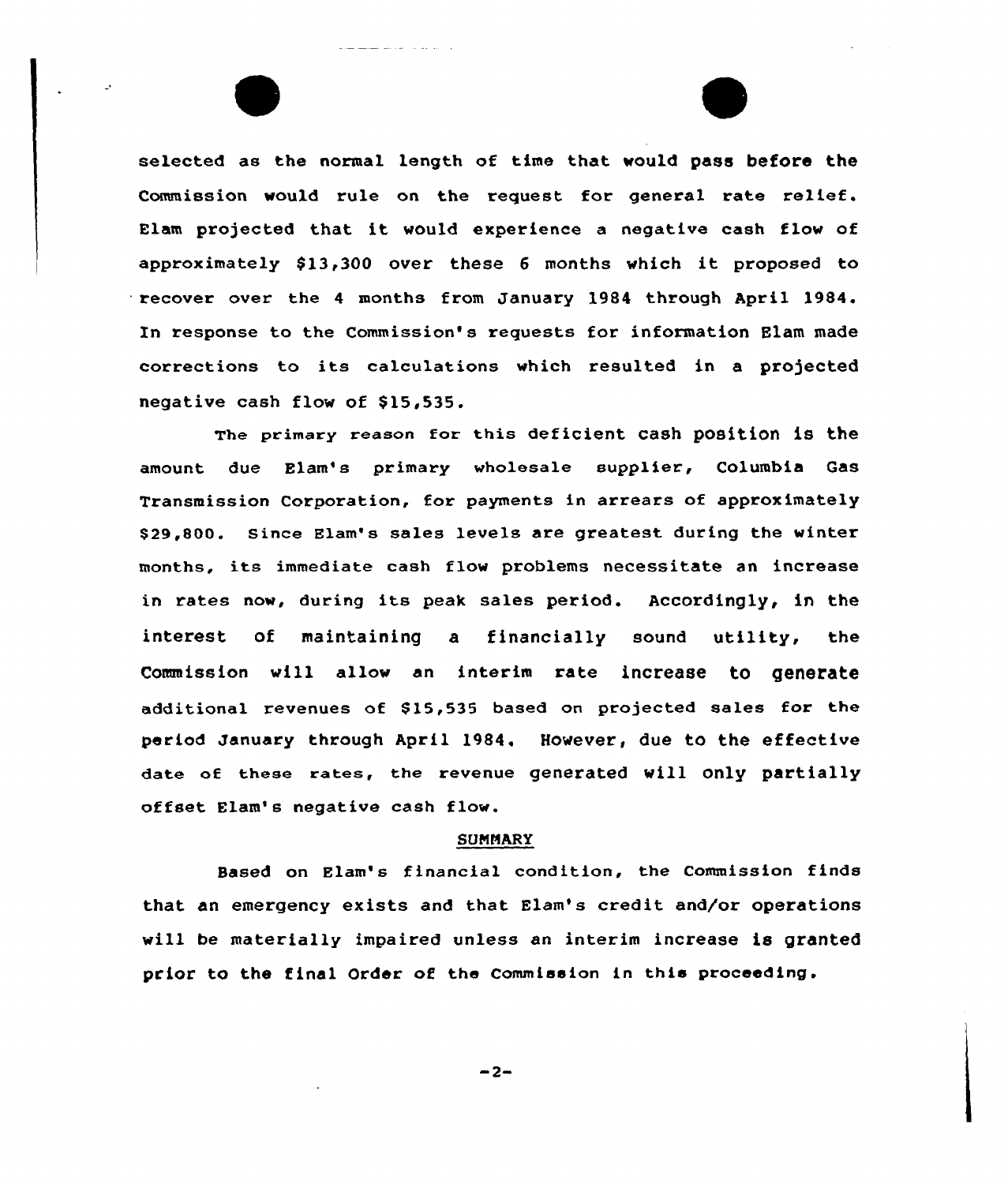Based on a review of Elam's application and its current financial condition, the Commission finds that Elam should be granted the interim rates in Appendix <sup>A</sup> of this Order. The Commission also finds that the interim rates should be subject to refund pending Elam's request for general rate relief.

IT IS THEREFORE ORDERED that Blam be and it hereby is authorized to place into effect the interim rates in Appendix <sup>A</sup> for service rendered on and after the date of this Order.

IT IS FURTHER ORDERED that the revenue from these interim rates shall be collected subject to refund.

IT IS FURTHER ORDERED that Elam shall maintain its records in such <sup>a</sup> manner as will enable it, the Commission or any of its customers to determine the amounts to be refunded and to whom in the event a refund is ordered by the Commission.

IT IS FURTHER ORDERED that Elam shall furnish this Commission within 30 days from the date of this Order its revised tariff sheets setting forth the interim rates approved herein.

Done at Frankfort, Kentucky, this 20th day of January, 1984.

PUBLIG SERVICE COMMISSION  $C<sub>h</sub>$ al  $\overline{v_{1cb}}$ 

Comm 1

ATTEST:

Secretary

and a company